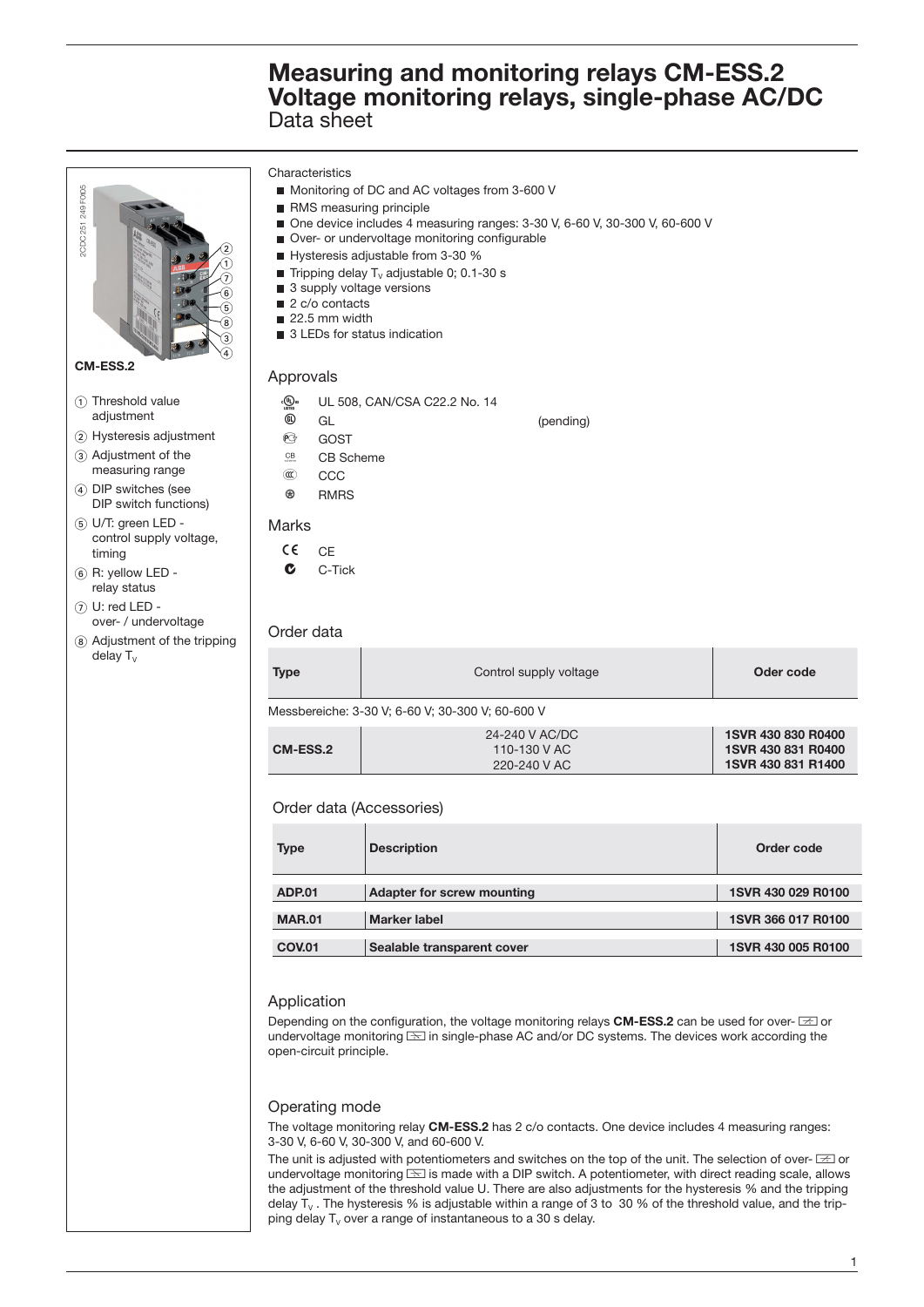### Function diagrams

### **Overvoltage monitoring**  $\equiv$

The voltage to be monitored (measured value) is applied to terminals **B-C.** The supply voltage applied to terminals A1-A2 is displayed by the glowing green LED.

If the measured value exceeds the adjusted threshold value, the tripping delay  $T_v$  starts and the red LED (overvoltage) glows. Timing of T<sub>V</sub> is displayed by the flashing  $\Box\Box$  green LED. When T<sub>V</sub> is complete and the measured value still exceeds the threshold value minus the adjusted hysteresis, the output relays energize and the yellow LED (relay energized) glows.

If the measured value decreases below the threshold value minus the adjusted hysteresis, the output relays de-energize and the red and yellow LEDs turn off.



#### **Undervoltage monitoring <b>can**

The voltage to be monitored (measured value) is applied to terminals **B-C.** The supply voltage applied to terminals A1-A2 is displayed by the glowing green LED.

If the measured value decreases below the adjusted threshold value, the tripping delay  $T_v$  starts and the red LED (undervoltage) flashes  $T\Box\neg\Box$ . Timing of T<sub>V</sub> is displayed by the flashing  $T\Box\neg\Box$  green LED. When  $T_{\rm V}$  is complete and the measured value is still below the threshold value plus the adjusted hysteresis, the output relays energize and the yellow LED (relay energized) glows.

If the measured value exceeds the threshold value plus the adjusted hysteresis, the output relays de-energize and the red and yellow LEDs turn off.



### Connection diagram



### DIP switch functions

| Position | 2 |               |
|----------|---|---------------|
| ON +     |   | 252 275 F0005 |
| OFF      |   | 3d<br>B       |

|                                                                                                       | A1-A2 Control supply voltage                        |  |
|-------------------------------------------------------------------------------------------------------|-----------------------------------------------------|--|
| B-C                                                                                                   | Measuring range: 3-30 V; 6-60 V; 30-300 V; 60-600 V |  |
| $11_{15} - 12_{16}/14_{18}$ Output contacts - open-circuit principle<br>$21_{25} - 22_{26} / 24_{28}$ |                                                     |  |

1 ON Undervoltage monitoring OFF Overvoltage monitoring

OFF = Default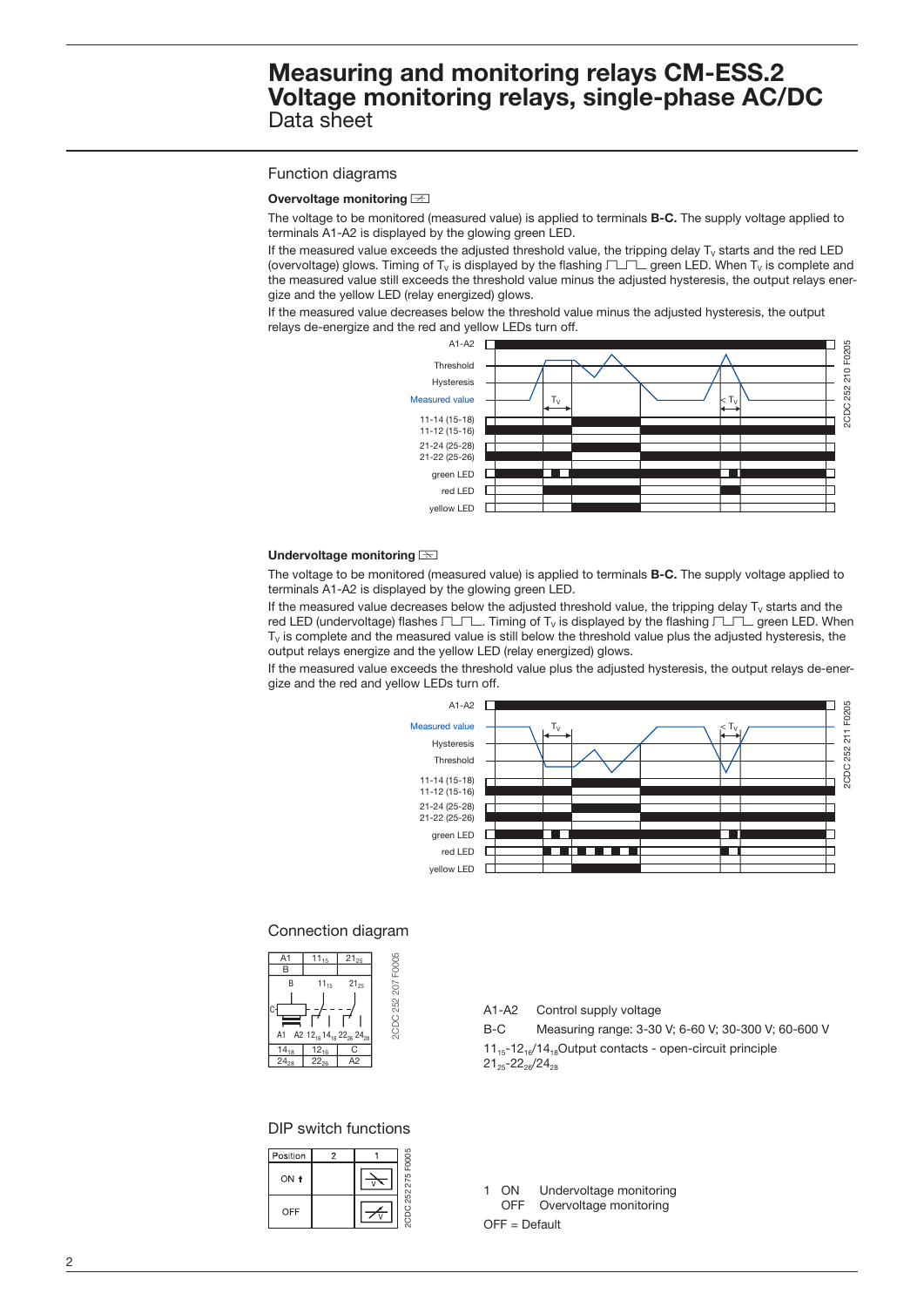### Technical data

| <b>Type</b>                                                 | <b>CM-ESS.2</b>                   |                                                 |                |                                                                         |               |                       |                |
|-------------------------------------------------------------|-----------------------------------|-------------------------------------------------|----------------|-------------------------------------------------------------------------|---------------|-----------------------|----------------|
| Input circuit - Supply circuit                              |                                   | $A1 - A2$                                       |                |                                                                         |               |                       |                |
| Rated control supply voltage U <sub>s</sub>                 |                                   | 110-130 V AC                                    |                |                                                                         |               |                       |                |
|                                                             |                                   | 220-240 V AC                                    |                |                                                                         |               |                       |                |
|                                                             |                                   | 24-240 V AC/DC                                  |                |                                                                         |               |                       |                |
| Rated control supply voltage tolerance                      |                                   | $-15+10%$                                       |                |                                                                         |               |                       |                |
| Rated frequency                                             | <b>AC</b> versions                |                                                 |                | 50/60 Hz                                                                |               |                       |                |
|                                                             | <b>AC/DC</b> versions             |                                                 |                | 50/60 Hz or DC                                                          |               |                       |                |
| Current / power consumption                                 |                                   |                                                 | 24 V DC        | <b>115 V AC</b>                                                         |               |                       | 230 V AC       |
|                                                             | 110-130 V AC                      |                                                 |                | 24 mA / 2.6 VA                                                          |               |                       |                |
|                                                             | 220-240 V AC                      |                                                 |                |                                                                         |               |                       | 12 mA / 2.6 VA |
|                                                             | 24-240 V AC/DC                    |                                                 | 30 mA / 0.75 W | 17 mA / 1.9 VA                                                          |               |                       | 11 mA / 2.6 VA |
| On-period                                                   |                                   | 100 %                                           |                |                                                                         |               |                       |                |
| Power failure buffering                                     |                                   | 20 ms                                           |                |                                                                         |               |                       |                |
| Transient overvoltage protection                            |                                   | Varistors                                       |                |                                                                         |               |                       |                |
| Input circuit - Measuring circuit                           |                                   | $B-C$                                           |                |                                                                         |               |                       |                |
| Monitoring function                                         |                                   | over- or undervoltage monitoring configurable   |                |                                                                         |               |                       |                |
| Measuring method                                            |                                   |                                                 |                | RMS measuring principle                                                 |               |                       |                |
| Measuring inputs                                            |                                   |                                                 |                | CM-ESS.2                                                                |               |                       |                |
|                                                             | Terminal connection               |                                                 | $B-C$          | $B-C$                                                                   | B-C           | $B-C$                 |                |
|                                                             | Measuring range                   |                                                 | $3-30V$        | $6-60V$                                                                 | 30-300 V      | 60-600 V              |                |
|                                                             | Input resistance                  |                                                 | $600 k\Omega$  | $600 k\Omega$                                                           | $600 k\Omega$ | $600 \text{ k}\Omega$ |                |
|                                                             | Pulse overload capacity $t < 1$ s |                                                 | 800V           | 800V                                                                    | 800V          | 800 V                 |                |
|                                                             | Continous capacity                |                                                 | 660V           | 660V                                                                    | 660V          | 660V                  |                |
| Threshold value                                             |                                   | adjustable within the indicated measuring range |                |                                                                         |               |                       |                |
| Tolerance of the adjusted threshold value                   |                                   | 10 % of the range end value                     |                |                                                                         |               |                       |                |
| Hysteresis related to the threshold value                   |                                   | 3-30 % adjustable                               |                |                                                                         |               |                       |                |
| Maximum voltage within measuring circuit                    |                                   | factor 1.5 of full-scale                        |                |                                                                         |               |                       |                |
| Measuring signal frequency range                            |                                   | DC / 15 Hz - 2 kHz                              |                |                                                                         |               |                       |                |
| Rated measuring signal frequency range                      |                                   | DC / 50-60 Hz                                   |                |                                                                         |               |                       |                |
| Maximum response time                                       |                                   | AC: 80 ms, DC: 120 ms                           |                |                                                                         |               |                       |                |
| Measuring error within the control supply voltage tolerance |                                   | ≤ 0.5 %                                         |                |                                                                         |               |                       |                |
| Measuring error within the temperature range                |                                   | $\leq$ 0.06 % / °C                              |                |                                                                         |               |                       |                |
| Transient overvoltage protection                            |                                   | Varistors                                       |                |                                                                         |               |                       |                |
| <b>Timing circuit</b>                                       |                                   |                                                 |                |                                                                         |               |                       |                |
| Delay time $T_v$                                            |                                   | 0 or 0.1-30 s adjustable                        |                |                                                                         |               |                       |                |
| Repeat accuracy (constant parameters)                       |                                   | $\pm$ 0.07 % of full scale                      |                |                                                                         |               |                       |                |
| Tolerance of the adjusted delay time                        |                                   |                                                 |                |                                                                         |               |                       |                |
| Timing error within control supply voltage tolerance        |                                   | $\leq 0.5\%$                                    |                |                                                                         |               |                       |                |
| Timing error within temperature range                       | $≤$ 0.06 % / °C                   |                                                 |                |                                                                         |               |                       |                |
| Indication of operational states                            |                                   |                                                 |                |                                                                         |               |                       |                |
| Control supply voltage                                      | U/T: green LED                    |                                                 |                | 1: control supply voltage applied<br>$\Box$ tripping delay $T_v$ active |               |                       |                |
| Measured value<br>U: red LED                                |                                   | 7: overvoltage<br>Г<br>□□□ : undervoltage       |                |                                                                         |               |                       |                |
| R: yellow LED<br>Relay status                               |                                   | 7: relay energized<br>Г                         |                |                                                                         |               |                       |                |
| <b>Output circuits</b>                                      |                                   | 11-12/14, 21-22/24                              |                |                                                                         |               |                       |                |
| Kind of output                                              |                                   | relays, 2 c/o contacts                          |                |                                                                         |               |                       |                |
| Operating principle <sup>1)</sup>                           |                                   | open-circuit principle                          |                |                                                                         |               |                       |                |
| Contact material                                            |                                   | AgNi                                            |                |                                                                         |               |                       |                |
| Rated voltage (VDE 0110, IEC 947-1)                         |                                   | 250 V                                           |                |                                                                         |               |                       |                |
| Minimum switching voltage / minimum switching current       | 24 V / 10 mA                      |                                                 |                |                                                                         |               |                       |                |
| Maximum switching voltage / maximum switching current       | 250 V AC / 4 A AC                 |                                                 |                |                                                                         |               |                       |                |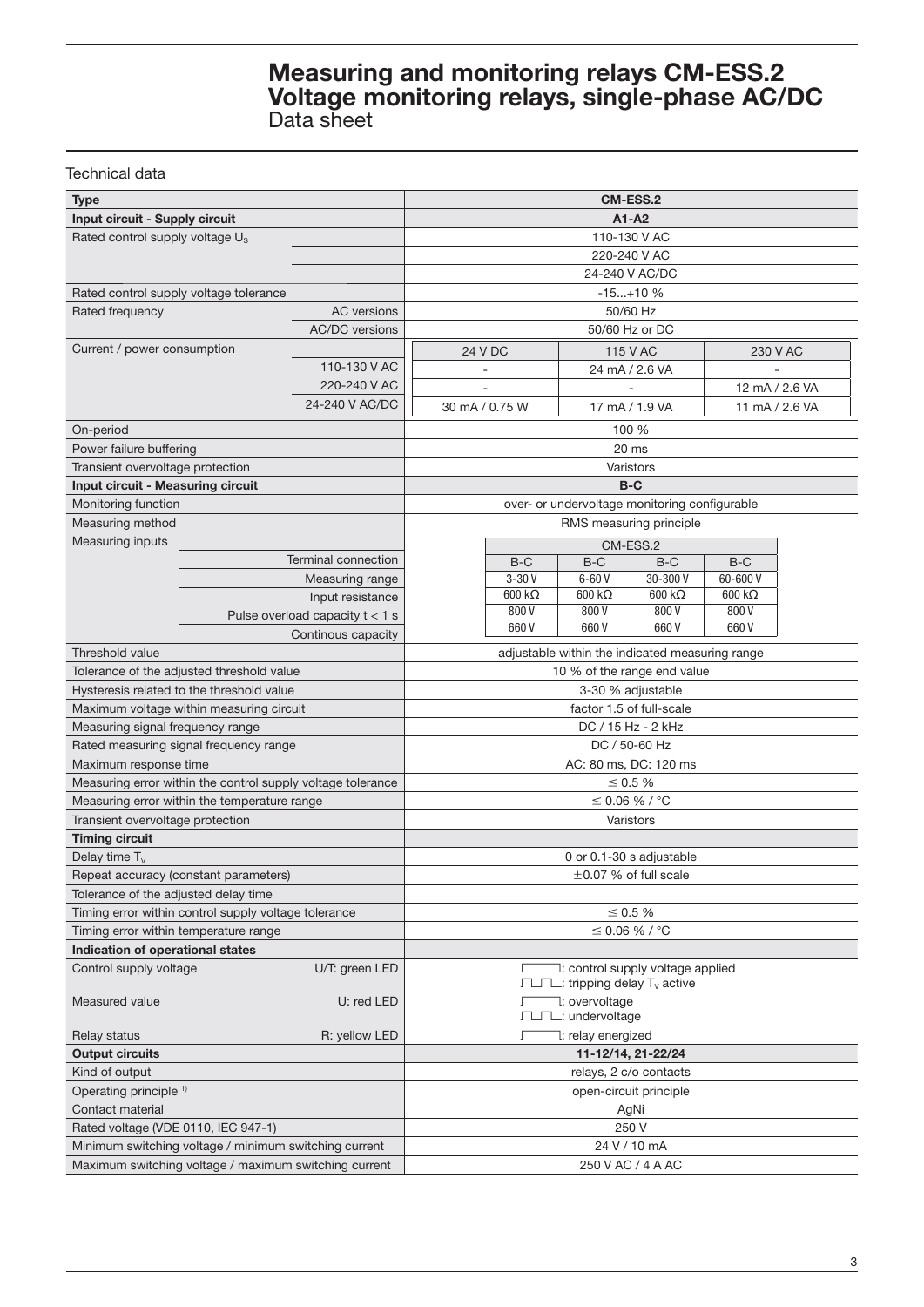| <b>Type</b>                            |                                                        | <b>CM-ESS.2</b>                                                      |  |  |  |  |
|----------------------------------------|--------------------------------------------------------|----------------------------------------------------------------------|--|--|--|--|
| Rated operational                      | AC12 (resistive)<br>at 230 V                           | 4 A                                                                  |  |  |  |  |
| current                                | AC15 (inductive)<br>at 230 V                           | 3 A                                                                  |  |  |  |  |
| (IEC 60947-5-1)                        | DC12 (resistive)<br>at 24 V                            | 4A                                                                   |  |  |  |  |
|                                        | DC13 (inductive)<br>at 24 V                            | 2A                                                                   |  |  |  |  |
| Mechanical lifetime                    |                                                        | 30x10 <sup>6</sup> switching cycles                                  |  |  |  |  |
| Electrical lifetime (AC12, 230 V, 4 A) |                                                        | $0.1x106$ switching cycles                                           |  |  |  |  |
| Short-circuit capacity /               | n/c contact                                            | 10 A fast-acting                                                     |  |  |  |  |
| maximum fuse rating                    | n/o contact                                            | 10 A fast-acting                                                     |  |  |  |  |
| Gerneral data                          |                                                        |                                                                      |  |  |  |  |
| <b>MTBF</b>                            |                                                        |                                                                      |  |  |  |  |
| Dimensions (W x H x D)                 |                                                        | 22.5 x 78 x 100 mm (0.89 x 3.07 x 3.94 in)                           |  |  |  |  |
| Mounting                               |                                                        | DIN rail (EN 50022)                                                  |  |  |  |  |
| Mounting position                      |                                                        | any                                                                  |  |  |  |  |
| Material of enclosure                  |                                                        | PA <sub>6</sub>                                                      |  |  |  |  |
| Degree of protection                   | enclosure / terminals                                  | IP50 / IP20                                                          |  |  |  |  |
| <b>Electrical connection</b>           |                                                        |                                                                      |  |  |  |  |
| Wire size                              | fine-strand with wire end ferrule                      | 2x0.75 mm <sup>2</sup> / 2x2.5 mm <sup>2</sup> (2x18 AWG / 2x14 AWG) |  |  |  |  |
|                                        | fine-strand without wire end ferrule                   | 2x0.75 mm <sup>2</sup> / 2x2.5 mm <sup>2</sup> (2x18 AWG / 2x14 AWG) |  |  |  |  |
|                                        | rigid                                                  | 2x0.5 mm <sup>2</sup> / 2x4 mm <sup>2</sup> (2x20 AWG / 2x12 AWG)    |  |  |  |  |
| Stripping length                       |                                                        | 8 mm (0.31 in)                                                       |  |  |  |  |
| <b>Tightening torque</b>               |                                                        | $0.8$ Nm                                                             |  |  |  |  |
| <b>Environmental data</b>              |                                                        |                                                                      |  |  |  |  |
| Ambient temperature range              | operation                                              | $-20+60$ °C                                                          |  |  |  |  |
|                                        | storage                                                | $-40+85$ °C                                                          |  |  |  |  |
| Damp heat (IEC 60068-2-30)             |                                                        | 55 °C, 6 cycle                                                       |  |  |  |  |
|                                        | Vibration (sinusoidal) (IEC/EN 60255-21-1)             | Class 2                                                              |  |  |  |  |
| Shock (IEC/EN 60255-21-2)              |                                                        | Class 2                                                              |  |  |  |  |
| <b>Isolation data</b>                  |                                                        |                                                                      |  |  |  |  |
| Insulation voltage                     | supply circuit / measuring circuit                     | 600 V                                                                |  |  |  |  |
| (VDE 0110,                             | supply circuit / output circuit                        | 250 V                                                                |  |  |  |  |
| IEC 947-1,                             | measuring circuit / output circuit                     | 600 V                                                                |  |  |  |  |
| IEC/EN 60255-5)                        | output circuit 1 / output circuit 2                    | 250 V                                                                |  |  |  |  |
| Pollution degree                       |                                                        | $\overline{2}$                                                       |  |  |  |  |
| (VDE 0110, IEC 664, IEC/EN 60255-5)    |                                                        |                                                                      |  |  |  |  |
| Overvoltage category                   |                                                        | Ш                                                                    |  |  |  |  |
| (VDE 0110, IEC 664, IEC/EN 60255-5)    |                                                        |                                                                      |  |  |  |  |
| Test voltage                           | Rated insulation voltage 250 V                         | 2.0 kV, 50 Hz                                                        |  |  |  |  |
| between all                            | Rated insulation voltage 600 V                         | 2.5 kV, 50 Hz                                                        |  |  |  |  |
| isolated circuits<br>(type test)       |                                                        |                                                                      |  |  |  |  |
| <b>Standards</b>                       |                                                        |                                                                      |  |  |  |  |
| <b>Product standard</b>                |                                                        | IEC 255-6, EN 60255-6                                                |  |  |  |  |
| Low Voltage Directive                  |                                                        | 2006/95/EC                                                           |  |  |  |  |
| <b>EMC Directive</b>                   |                                                        | 2004/108/EC                                                          |  |  |  |  |
| Electromagnetic compatibility          |                                                        |                                                                      |  |  |  |  |
| Interference                           |                                                        | IEC/EN 61000-6-2                                                     |  |  |  |  |
| immunity                               |                                                        |                                                                      |  |  |  |  |
|                                        | electrostatic discharge (ESD)<br>electromagnetic field | IEC/EN 61000-4-2- Level 3<br>IEC/EN 61000-4-3- Level 3               |  |  |  |  |
|                                        | fast transients (Burst)                                | IEC/EN 61000-4-4- Level 3                                            |  |  |  |  |
|                                        |                                                        |                                                                      |  |  |  |  |
|                                        | powerful impulses (Surge)                              | IEC/EN 61000-4-9- Level 3                                            |  |  |  |  |
|                                        | HF line emission                                       | IEC/EN 61000-4-6- Level 3                                            |  |  |  |  |
| Interference<br>emission               |                                                        | IEC/EN 61000-6-3                                                     |  |  |  |  |
|                                        | electromagnetic field                                  | IEC/CISPR 22; EN 55022 - Class B                                     |  |  |  |  |
|                                        | HF line emission                                       | IEC/CISPR 22; EN 55022 - Class B                                     |  |  |  |  |

1) Open-circuit principle: output relay energizes if the measured value exceeds  $\equiv$  / falls below  $\equiv$  the adjusted threshold value.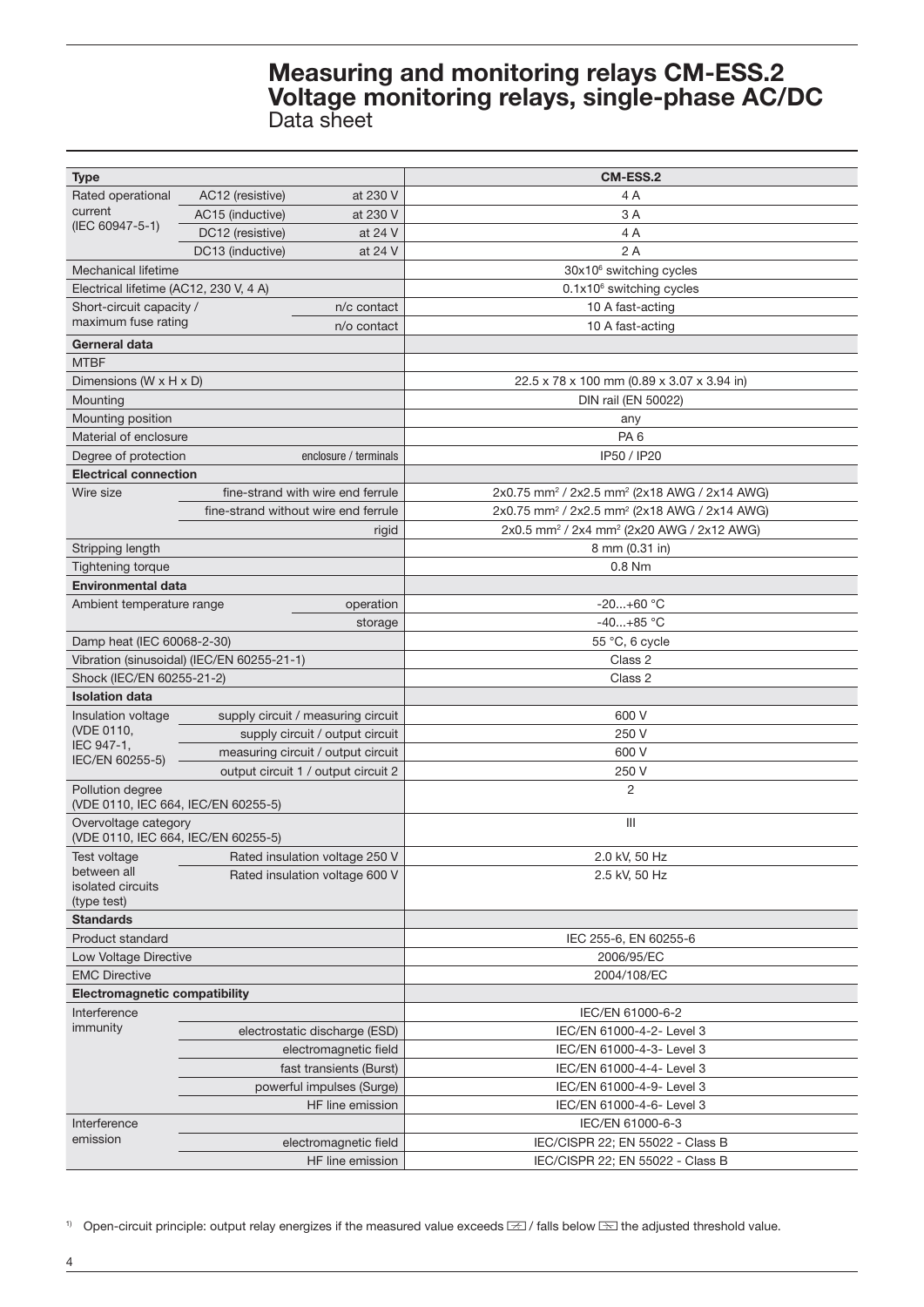Technical diagrams











Dimensional drawing **Dimensional** drawing **Dimensions** in mm



Dimensional drawings (Accessories)



ADP.01 - Adapter for screw mounting



MAR.01 - Marker label



size 107<br>COV.01 - Sealable transparent cover

2CDC 252 185 F0005

2CDC 252 185 F0005